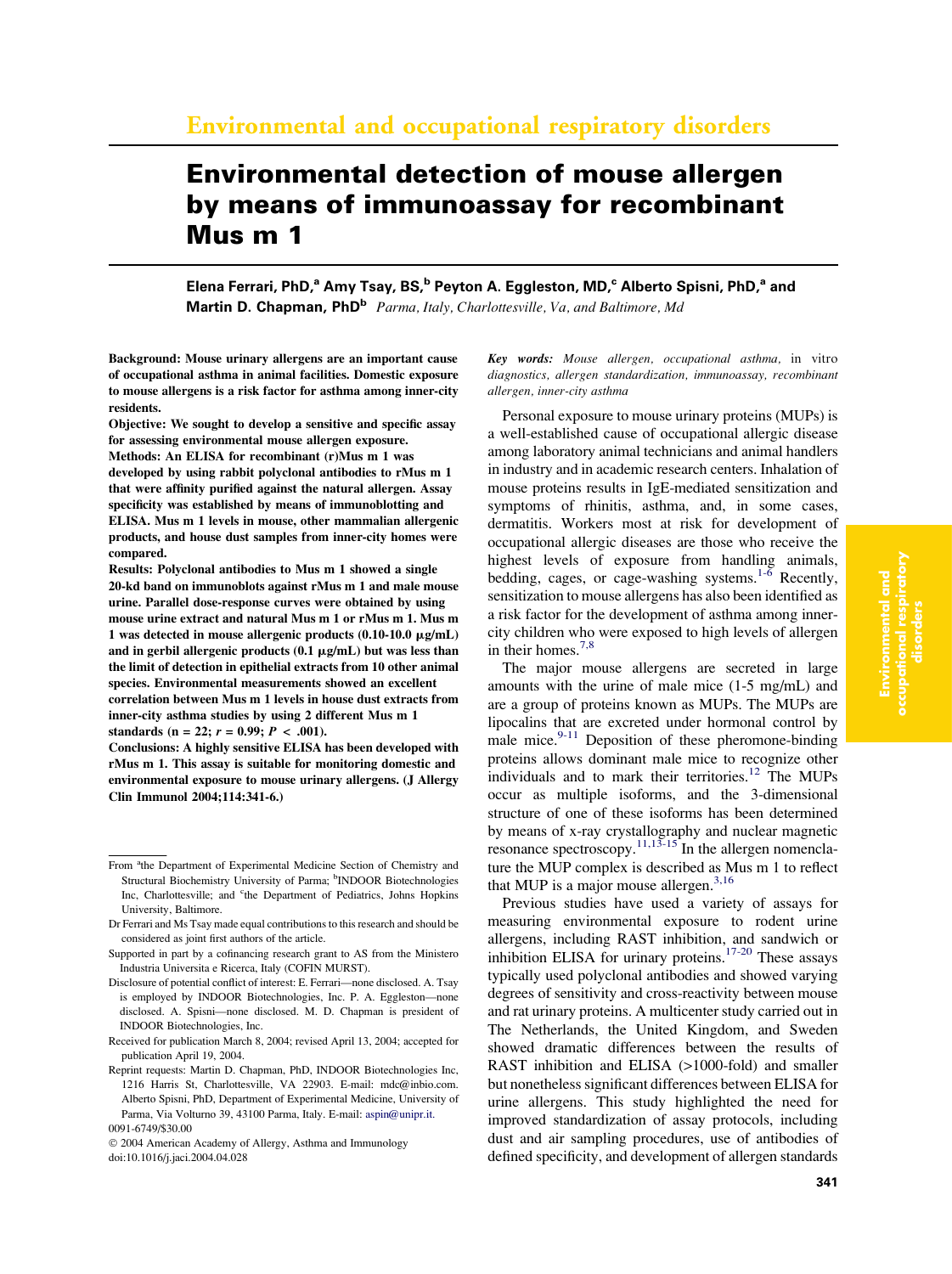Abbreviations used MUP: Mouse urinary protein PBS-T: PBS, pH 7.4 containing 0.05% Tween 20

of known absolute concentration.<sup>[21,22](#page-5-0)</sup> In the United States an enzyme immunoassay for Mus m 1 developed by Ohman et  $al<sup>3</sup>$  was used to assess occupational allergen exposure in mouse breeding facilities. This assay was also used in the inner-city asthma studies, which measured allergen levels in homes in 7 US cities.<sup>[7,8](#page-5-0)</sup> However, the antibodies used in those studies are not available, and the assay is no longer in general use.

We have developed a specific assay for Mus m 1 using polyclonal antibodies raised against recombinant (r)Mus m 1, which had been produced in Pichia pastoris, a yeast expression vector that expresses rMus m 1 at high levels into culture medium.[23](#page-5-0) This assay shows high sensitivity, and the results were validated by comparison with previous exposure assessments of Mus m 1. The results suggest that the Mus m 1 ELISA will enable exposure to mouse allergens to be accurately monitored in both occupational and domestic environments. This will allow risk levels associated with sensitization and allergic disease to be established and the effects of environmental control procedures to be objectively evaluated.

## **METHODS**

## Purified Mus m 1

A recombinant isoform of the Mus m 1 complex (entry name at EMBL Nucleotide Database MMU 309921; EMBL Sequence Accession no. AJ 309921) was expressed in *P pastoris* and purified<br>by means of HPLC, as described previously.<sup>23</sup> Briefly, the culture supernatant was applied to an ion-exchange column (SOURCE 15Q 4.6/100, Amersham Biosciences) equilibrated with 10 mmol/L Tris-HCl, pH 7.2, and eluted with a 100 to 600 mmol/L NaCl gradient. The rMus m 1 peak was further purified by means of size exclusion (Sephacryl S200, HiPrep 16/60 column), dialyzed, and stored at  $4^{\circ}$ C. Purified rMus m 1 (lot 2621) produced a single band on SDS-PAGE (>90% purity). The molecular mass of rMus m 1 was determined by means of electrospray mass spectrometry with an Applied Biosystems-SCIEX instrument, model API 365. For this measurement, we used 100  $\mu$ L of rMus m 1 solution (44  $\mu$ mol/L in 10 mmol/L Tris-HCl, pH 7.2) diluted with an equal volume of 50% acetonitrile and with the addition of  $2 \mu L$  of acetic acid.

A natural (n)Mus m 1 standard (MUP E428) that had been used in previous studies was used as an allergen reference for ELISA.<sup>[7,8](#page-5-0)</sup> This standard had a concentration of 5.65 mg/mL nMus m 1. A second preparation of nMus m 1 was purified from 10-fold-concentrated mouse urine by means of gel filtration HPLC with a Sephacryl S200 column equilibrated in 0.05 mol/L sodium phosphate and 0.5 mol/L NaCl, pH 7.4. Eluted fractions were analyzed by means of ELISA, and the nMus m 1 peak was pooled and concentrated. The purified nMus m 1 (lot 2630) showed 2 isoforms at 18 and 20 kd and was 95% pure as judged by means of silver-stained SDS-PAGE.

### Polyclonal rabbit antibodies to Mus m 1

New Zealand rabbits were immunized with 1 mg of rMus m 1 in complete (first injection) or incomplete Freund adjuvant (4 subcutaneous injections over a 9-week period). The polyclonal rabbit antisera had a titer of greater than 1:100,000 in ELISA by using microtiter plates coated with mouse urine. Antisera were tested for binding to rMus m 1 and to mouse urine by means of immunoblotting. Samples of rMus m 1 or urine in 12 mmol/L Tris-HCl, pH 6.8, containing 0.4% SDS and 2-mercaptoethanol, were heat denatured and separated by means of electrophoresis on 12% SDS-polyacrylamide slab gels. The proteins were transferred to a nitrocellulose membrane (Hybond, Amersham Biosciences) by means of electroblotting at 100 mV for 2 hours. The membranes were blocked and incubated with polyclonal anti-Mus m 1 diluted 1:1000. Bound antibodies were detected with peroxidase-conjugated anti-rabbit IgG diluted 1:2000, and reactivity was developed by means of chemiluminescence with an ECL kit (Amersham Biosciences).

### ELISA for quantification of Mus m 1

The IgG fraction of the anti-Mus m 1 antibody was purified by means of affinity chromatography with recombinant protein G and used for allergen capture in ELISA. Polyclonal anti-Mus m 1 antibodies were also affinity purified over an immunosorbent column prepared by coupling concentrated mouse urine to cyanogen bromide-activated sepharose. Antibodies were eluted with 0.1 mol/L glycine (pH 3.0), dialyzed against PBS, and concentrated. The affinity-purified antibodies were biotinylated with EZ-Link Sulfo-NHS-LC (Pierce) and used for allergen detection. The Mus m 1 assay was modified from previously published ELISA techniques.<sup>2</sup> Microtiter plates (NUNC Maxisorp) were coated with 100 ng/well IgG anti-Mus m 1 in 50 mmol/L carbonate-bicarbonate buffer, pH 9.6, and incubated overnight at  $4^{\circ}$ C. After washing with PBS/0.05% Tween 20 (PBS-T), the plates were incubated for 30 minutes with 1% BSA-PBS-T followed by diluted allergen extracts or house dust extracts (1 hour). Bound Mus m 1 was detected by adding 0.1 mL of a 1:1000 diluted biotinylated anti-Mus m 1 (1 hour), and the assay was developed by adding  $2,2'$ -azino-di- $(3$  ethylbenzthiazoline sulfonic acid) substrate solution.

The assay was quantified by using a control curve of doubling dilutions of a mouse urine sample that contained from 0.05 to 25 ng/ mL Mus m 1 (IBI 2508). Results for allergen extracts or house dust extracts were interpolated from the linear part of the curve. The Mus m 1 standard was substandardized by means of ELISA against the nMus m 1 allergen standard (MUP E428) that had been used previously[.7,8](#page-5-0) The Mus m 1 concentration determined by means of ELISA was further verified by comparison with the protein content of purified rMus m 1, the concentration of which had been calculated from absorption measurements by using the extinction coefficient at 276 nm ( $\varepsilon = 11,345$  M<sup>-1</sup> cm<sup>-1</sup>) calculated on the basis of rMUP sequence. The concentrations of serial dilutions of rMus m 1 (from 0.049-3.125 ng/mL) were determined by means of ELISA and  $OD<sub>276</sub>$ .

The specificity of the Mus m 1 assay was evaluated by comparing allergen levels in 24 epithelia and hair extracts from 12 mammalian species: mouse, rat, gerbil, cat, dog, cow, horse, hog, goat, guinea pig, hamster, and rabbit. These products were obtained from 5 commercial manufacturers: ALK-ABELLO, Roundrock, Tex; Allergy Labs of Oklahoma, Oklahoma City, Okla; Antigen Laboratories, Liberty, Mo; Greer Laboratories, Lenoir, NC; and Nelco Laboratories, Deer Park, NY.

#### Environmental allergen measurements

The ELISA was validated by comparing Mus m 1 levels in house dust samples that had previously been assayed by using the MUP E428 standard.<sup>[7,8](#page-5-0)</sup> The house dust extracts were collected in Baltimore, Md, as part of studies of mouse allergen exposure and inner-city asthma.<sup>7,8</sup> Twenty house dust extracts were assayed at dilutions ranging from 1:10 to 1:80, and the results of the 2 Mus m 1 allergen standards were compared by using linear regression analysis with Microsoft Excel software.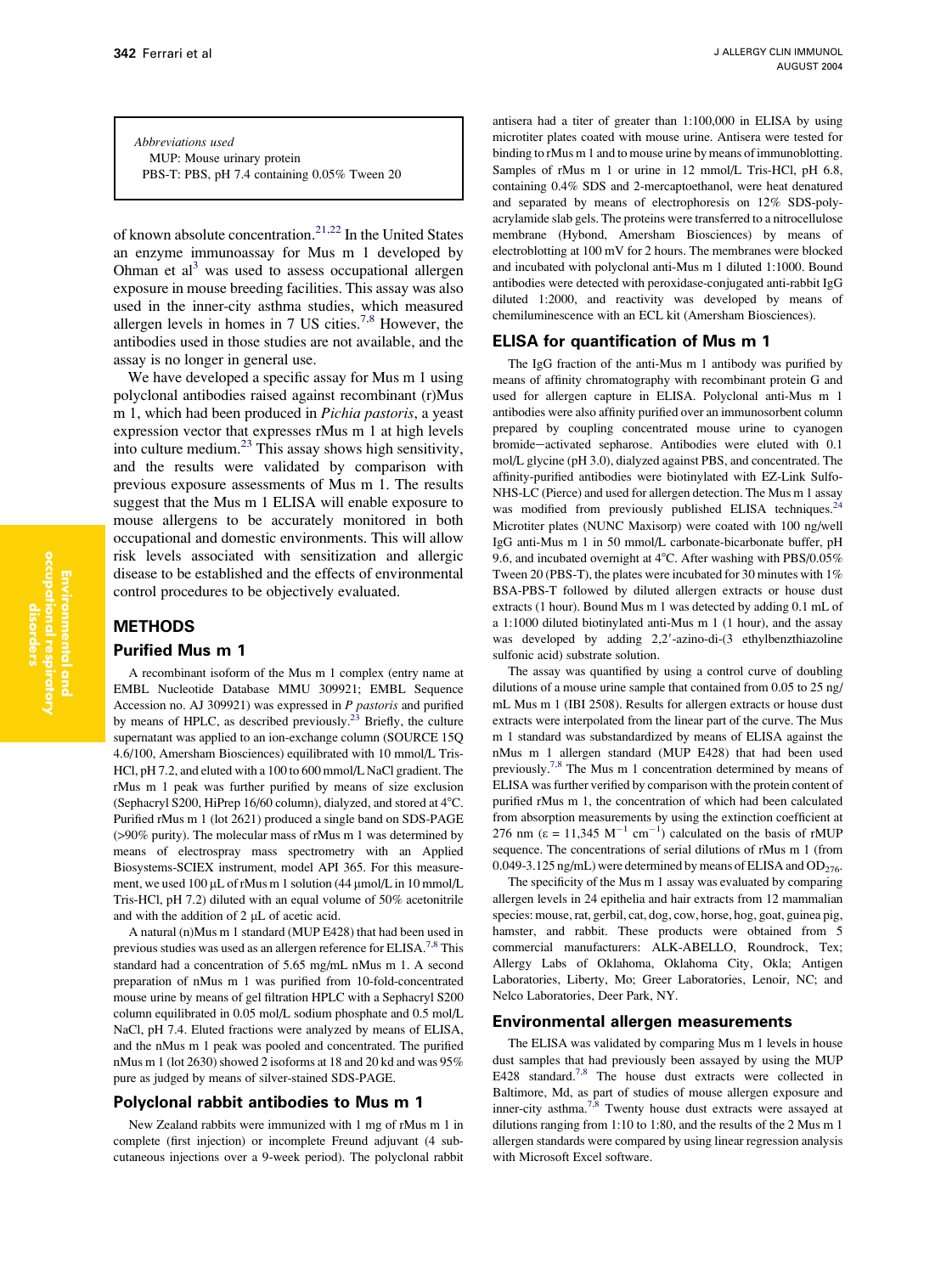## RESULTS

## Polyclonal antibodies to rMus m 1

Taking advantage of the fact that P pastoris secretes very low levels of intrinsic proteins, the production of rMus m 1 in minimal growth medium was an effective strategy to obtain a high yield of pure and homogeneous allergen. $^{23}$  $^{23}$  $^{23}$  The SDS-PAGE analysis of the yeast supernatant showed no bands other than that corresponding to rMus m 1 (Fig 1, A). After purification by means of HPLC, the molecular mass of rMus m 1, determined by using electrospray mass spectroscopy, was 18,713d, which is in agreement with the theoretic value of 18,710d. This protein was used to obtain the polyclonal rabbit anti-Mus m 1 antibodies. The specificity of the antibodies was analyzed by means of immunoblotting with purified Mus m 1 and urine collected from dominant male mice, which are known to excrete up to 5 mg/mL of the Mus m 1 protein complex in urine. The polyclonal rabbit antibody reacted strongly against rMus m 1 on immunoblotting, producing a single band with an apparent molecular weight of approximately 20 kd, and could detect as little as 0.5 ng of recombinant protein (Fig 1,  $B$ ). Similarly, only one band of that molecular weight was detected in untreated male urine diluted to approximately the same rMus m 1 concentration (Fig 1, C). A recombinant green fluorescent protein used as a negative control showed no reaction with the rabbit anti-Mus m 1 antibody (Fig  $1, B$ , lane 7). These results showed that the polyclonal antibodies reacted with a single protein in male mouse urine (ie, Mus m 1).

## Quantitative analysis of Mus m 1

A 2-site ELISA was established by using the IgG fraction of rabbit polyclonal antibodies to Mus m 1 for allergen capture and biotinylated affinity-purified anti-Mus m 1 antibodies for detection. The assay was highly sensitive (limit of detection, 400 pg/mL), and parallel dose-response curves were obtained by using the mouse urine standard (IBI 2508), purified rMus m 1, and nMus m 1 ([Fig 2,](#page-3-0) A). Parallel dose-responses curves were also obtained by using commercial mouse allergen extracts ([Fig 2,](#page-3-0)  $B$ ). The Mus m 1 assay was calibrated by using a control curve of concentrated mouse urine (IBI 2508) that had been substandardized against a purified preparation of nMus m 1 used in previous studies (MUP E428). The goal of this substandardization was to ensure consistency with previously published mouse allergen exposure data on allergen levels in inner-city homes. Mus m 1 levels in 22 house dust extracts were compared by using the 2 standards to validate the relationship between these standards. Linear regression analysis showed an excellent quantitative correlation between the Mus m 1 levels of the dust extracts by using the MUP E428 and IBI 2508 standards ([Fig 3](#page-3-0)). Intra-assay and interassay variability were assessed by measuring Mus m 1 in 20 house dust extracts. The intra-assay variation, calculated by assaying the 20 samples 3 times in one assay, was 6.1%. The mean interassay coefficient of variation,



FIG 1. Specificity of polyclonal anti-Mus m 1 antibody. A, SDS-PAGE of yeast culture supernatant and purified rMus m 1. B, Immunoblot showing polyclonal rabbit anti-Mus m1 antibody binding to 0.5, 1, 3, 7, 10, and 15 ng of rMus m 1 (lanes 1-6) and green fluorescent protein (lane 7). C, Dominant male mouse urine at similar Mus m 1 concentrations (lanes 1-6).

obtained by assaying the 20 samples on 3 separate days, was 14.4%.

A further validation of the ELISA procedure was obtained from a plot that compared rMus m 1 concentrations extrapolated from a standard curve with the values measured on the basis of absorption measurements at a wavelength of 276 nm [\(Fig 4\)](#page-3-0). For rMus m 1 concentrations in the range of 0.195 to 3.125 ng/mL measured from its OD at 276 nm, the plot is linear, with a slope close to 0.5 and an  $r^2$  value of 0.99, suggesting that the actual Mus m 1 concentrations in the MUP E428 and IBI 2508 standards are 2-fold lower than the determinations made by using the extinction coefficient.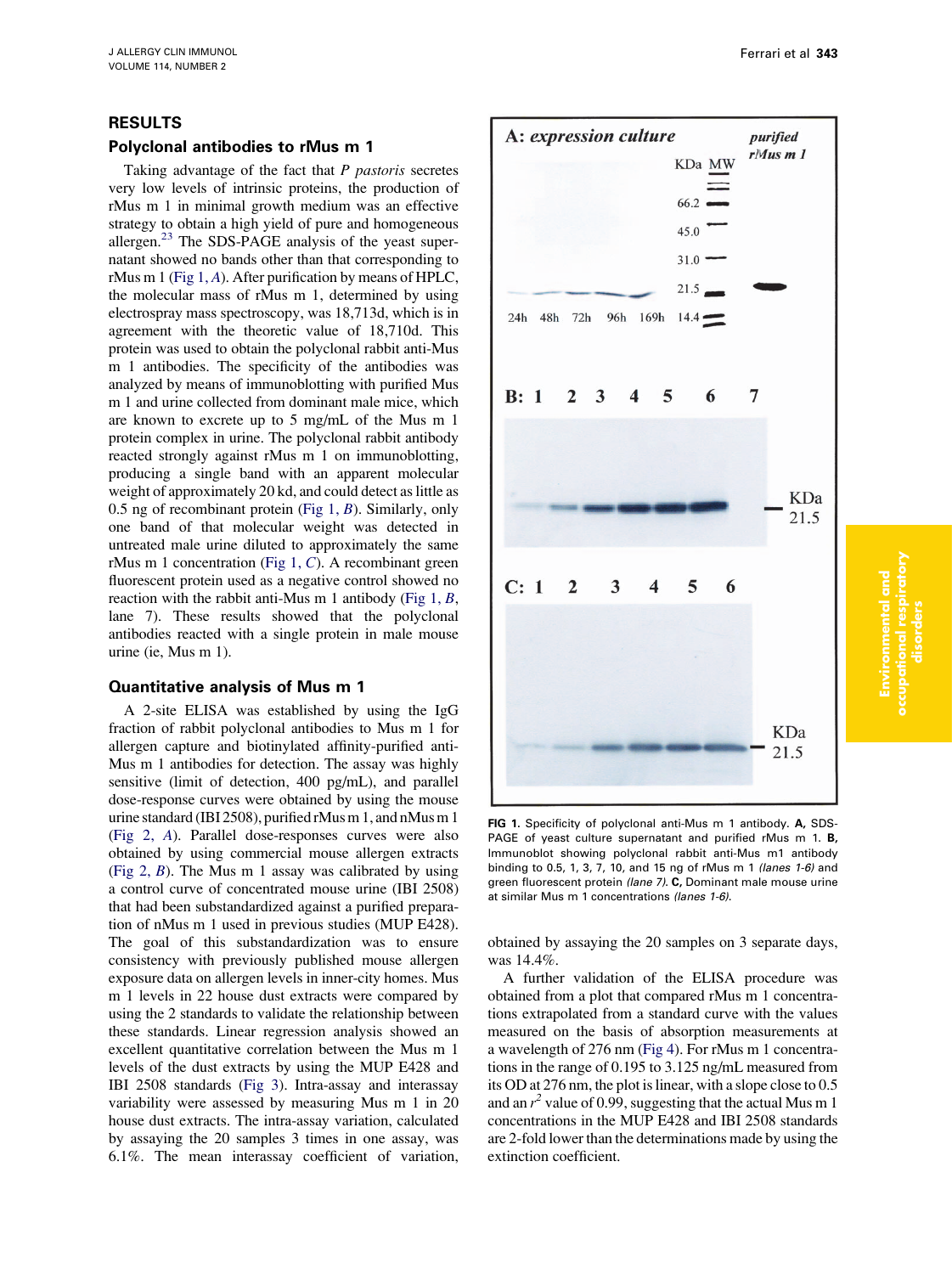<span id="page-3-0"></span>

FIG 2. Mus m 1 dose-response curves. A, Dose-response curves with mouse urine standard (IBI 2508;  $\leftrightarrow$ ), rMus m 1 (lot 2621;  $\triangle$ ), and nMus m 1 (lot 2630;  $\blacksquare$ ). Inset, SDS-PAGE of nMus m 1 and rMus m 1. B, Mus m 1 dose-response curves with commercial allergenic products from mouse ( $\blacktriangle$  and  $\diamondsuit$ ), rat ( $\square$ ), hamster ( $\blacklozenge$ ), and gerbil ( $\bigcirc$ ) and for IBI 2508 ( $\blacksquare$ ) and the nMus m 1 primary reference MUP E424 $(\Delta)$ .



FIG 3. Mus m 1 levels in house dust extracts ( $n = 22$ ) were analyzed by means of ELISA on 2 different days ( $\bullet$  and  $\square$ ) by using either MUP E428 or IBI 2508 Mus m 1 standard.

## Specificity of Mus m 1 ELISA

The assay showed no cross-reactivity with 10 animal hair or epithelial extracts from rat, cat, dog, guinea pig, hamster, rabbit horse, goat, hog, and cow (Fig 2, B, and [Table I](#page-4-0)). The only observed cross-reactivity was with 2



FIG 4. A, Mus m 1 ELISA standard curve. B, Quantitative recovery of purified rMus m 1: concentrations of rMus m 1 extrapolated from the standard curve (Fig 4, A) and values determined by means of absorption measurements at 276 nm.

gerbil epithelial extracts that showed a consistently low level of reactivity in the assay. Comparison of Mus m 1 levels in diagnostic allergenic products from US allergen manufacturers showed that Mus m 1 levels ranged from 0.17 to 10.02  $\mu$ g/mL (geometric mean, 0.57  $\mu$ g/mL; [Table](#page-4-0) [I\)](#page-4-0). By contrast, the Mus m 1 level in a mouse urine sample was  $4550 \mu g/mL$ , as would be expected on the basis of previous studies.<sup>[9-11](#page-5-0)</sup>

The apparent cross-reactivity with gerbil was investigated by comparing amino acid sequence homology between Mus m 1 and other mammalian proteins. Mus m 1is most closely related to Rat n 1 (66% identity) and shows limited sequence identity with other members of the family of mammalian lipocalin allergens (eg, Equ c 1, 48%; Bos d 2, 25%; Can f 1, 21%; and Can f 2, 29%). The sequence similarity searches also revealed that Mus m 1 shows 22% identity with lipocalin pheromone carriers (aphrodisins) produced by female black-bellied hamsters and golden hamsters (sequence accession nos. X65238 and AJ225170, respectively). $25$  However, we were unable to find any gerbil amino acid sequences that were related to Mus m 1.

## **DISCUSSION**

Previous studies have shown significant differences between environmental mouse and rat allergen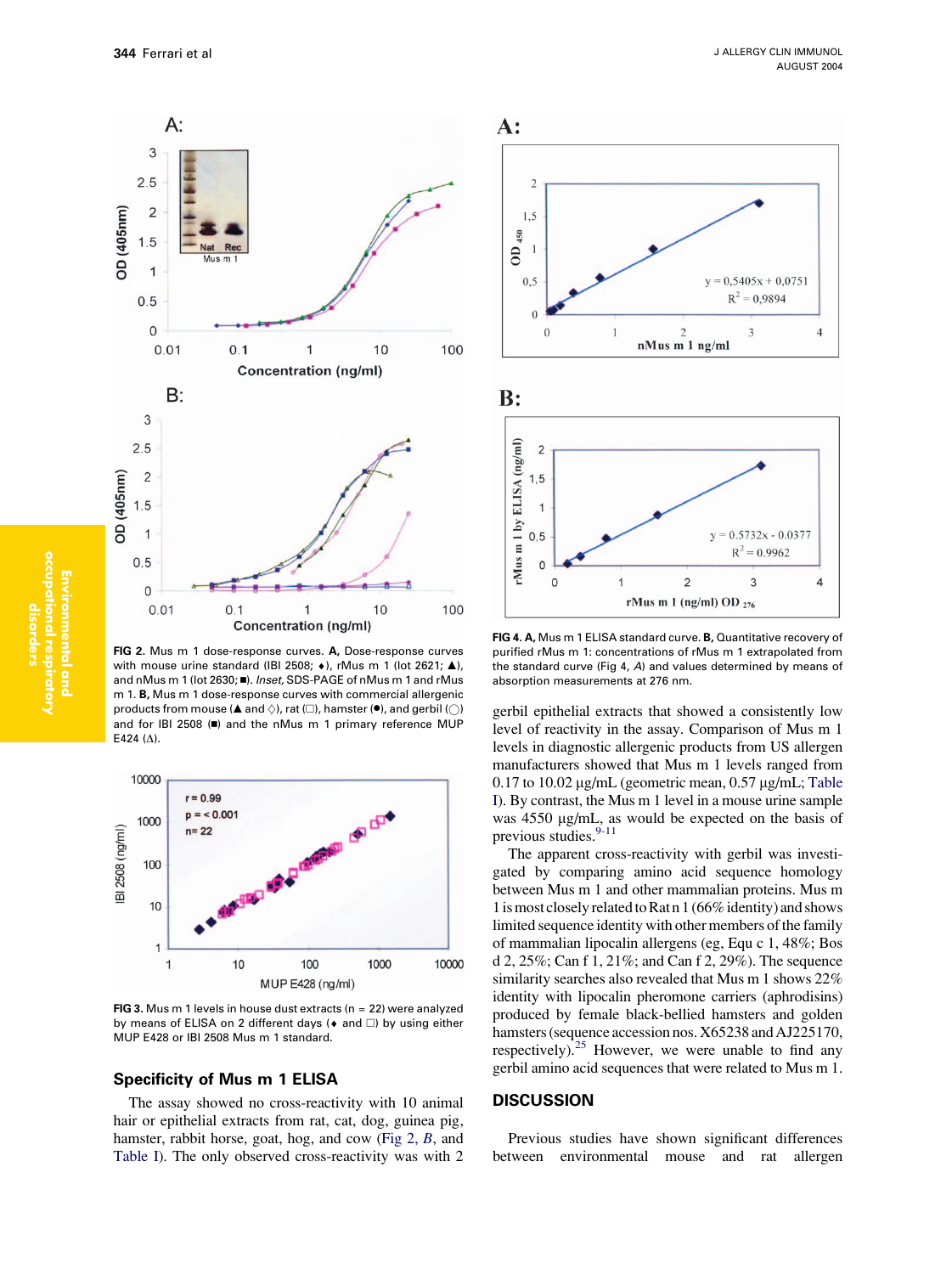| Allergen manufacturer         | <b>Species</b>             | Potency (wt/vol) | Mus m 1 $(\mu g/mL)$ |
|-------------------------------|----------------------------|------------------|----------------------|
| Greer Laboratories            | Mouse epithelia            | 1:20             | 2.05                 |
|                               | Gerbil epithelia no. 1     | 1:20             | 0.11                 |
|                               | Gerbil epithelia no. 2     | 1:20             | 0.04                 |
|                               | Cattle epithelia           | 1:20             | < 0.04               |
|                               | Dog epithelia              | 1:20             | < 0.04               |
|                               | Goat epithelia             | 1:20             | < 0.04               |
|                               | Hog epithelia              | 1:20             | < 0.04               |
|                               | Rabbit epithelia           | 1:20             | < 0.04               |
|                               | Rat epithelia              | 1:20             | < 0.04               |
| <b>ALK-ABELLO</b>             | Mouse epithelia no. 1      | 1:20             | 0.27                 |
|                               | Mouse epithelia no. 2      | 1:20             | 0.36                 |
|                               | Cat epithelia              | 10,000 BAU       | < 0.04               |
|                               | Horse epithelia            | 1:20             | < 0.04               |
| Allergy Laboratories of       | Mouse hair and epithelia   | 1:50             | 0.17                 |
| Oklahoma                      |                            |                  |                      |
|                               | Hamster hair and epithelia | 1:20             | < 0.04               |
| Nelco Laboratories            | Mouse epithelia            | 1:20             | 10.02                |
| Antigen Laboratories          | Guinea pig hair            | 1:20             | < 0.04               |
| <b>INDOOR Biotechnologies</b> | Mouse urine                | 1:20             | 4550                 |

<span id="page-4-0"></span>TABLE I. Mus m 1 levels in allergenic products of mammalian origin\*

\*Selected data from each species tested.

measurements of dust or air samples made by means of RAST inhibition, ELISA inhibition, or polyclonal sand-wich assays.<sup>[17-22](#page-5-0)</sup> Those studies emphasized the need for improved standardization of assay reagents and allergen standards for optimal exposure assessment. We have developed a polyclonal antibody-based ELISA for accurate analysis and quantification of the major urinary allergen Mus m 1. The assay used antibodies raised against a highly homogeneous preparation of rMus m 1, which had been used to determine the allergen structure by means of nuclear magnetic resonance spectroscopy and x-ray crystallography.<sup>[13,15](#page-5-0)</sup> In the earlier studies polyclonal antibodies raised against rodent urinary allergens showed multiple bands on immunoblotting, which were attributed to aggregated forms of mouse allergen.<sup>[22](#page-5-0)</sup> Our data established that the polyclonal antibodies raised against rMus m 1 reacted with a single Mus m 1 band on immunoblots with mouse urine and confirmed the specificity of the antibodies for binding to the natural mouse allergen. Both ELISA and immunoblotting results showed that the reagents could detect picogram amounts of Mus m 1. The ELISA results also showed a strong correlation between allergen levels in house dust extracts that were measured by using 2 different Mus m 1 standards: purified natural Mus m 1 and an in house preparation of mouse urine that was substandardized against the purified allergen. Comparison of Mus m 1 levels determined by means of ELISA and OD at 276 nm suggested a quantitative difference of approximately 2 fold between the absolute levels of Mus m 1 in both allergen standards, as measured by using the 2 techniques. Similar differences between absolute allergen measurements have been observed for other allergens. For example, the European Union CREATE project comparing protein values for purified natural and recombinant mite, grass pollen, birch, and olive pollen allergens found

differences of 1.5- to 4-fold between protein estimation by use of amino acid analysis, the extinction coefficient, and colorimetric assays.[26](#page-5-0) The Mus m 1 data fit well within these values. rMus m 1 appears to be an excellent candidate for standardization purposes and would enable the results of exposure assessments to be directly compared.<sup>[15](#page-5-0)</sup>

The specificity data showed that 10 of 11 allergenic products from other mammalian species showed no reactivity in the Mus m 1 ELISA and that the assay was highly specific. This is the most comprehensive analysis of specificity for rodent allergen assays that has been published to date. The fact that rat allergenic products were negative in the assay is strong evidence of specificity because rat urinary allergen, Rat n 1, shows the highest degree of amino acid sequence identity to Mus m 1 (65%). The only animal extract to show any reactivity, apart from mouse extract, was from the gerbil. The 2 gerbil products that were tested were different lots from Greer Laboratories, and both reacted in the ELISA. Sequence homology searches were used to identify gerbil sequences that were related to Mus m 1. These searches revealed a low level of homology between Mus m 1 and hamster aphrodisins (22%), but these are unlikely to be of allergenic significance because aphrodisins function as pheromone carriers in female mouse vaginal tissue and Bartholin's glands.<sup>[25](#page-5-0)</sup> Aphrodisins show similar homology to Mus m 1 as other lipocalin proteins, including some of the lipocalin allergens (eg, Can f 1 and Can f 2). In phylogenetics the mouse subfamily Murinae (which includes some rat species) is more closely related to gerbils (Gerbillinae) than to hamsters (Cricetinae).<sup>[27,28](#page-5-0)</sup> Gerbils might occasionally cause allergic reactions.<sup>[29,30](#page-5-0)</sup> However, as yet, no gerbil allergens have been defined. Our results raise the possibility the gerbils produce urinary allergens that cross-react with those of mouse and rat. Contamination of gerbil extracts with mouse urine could